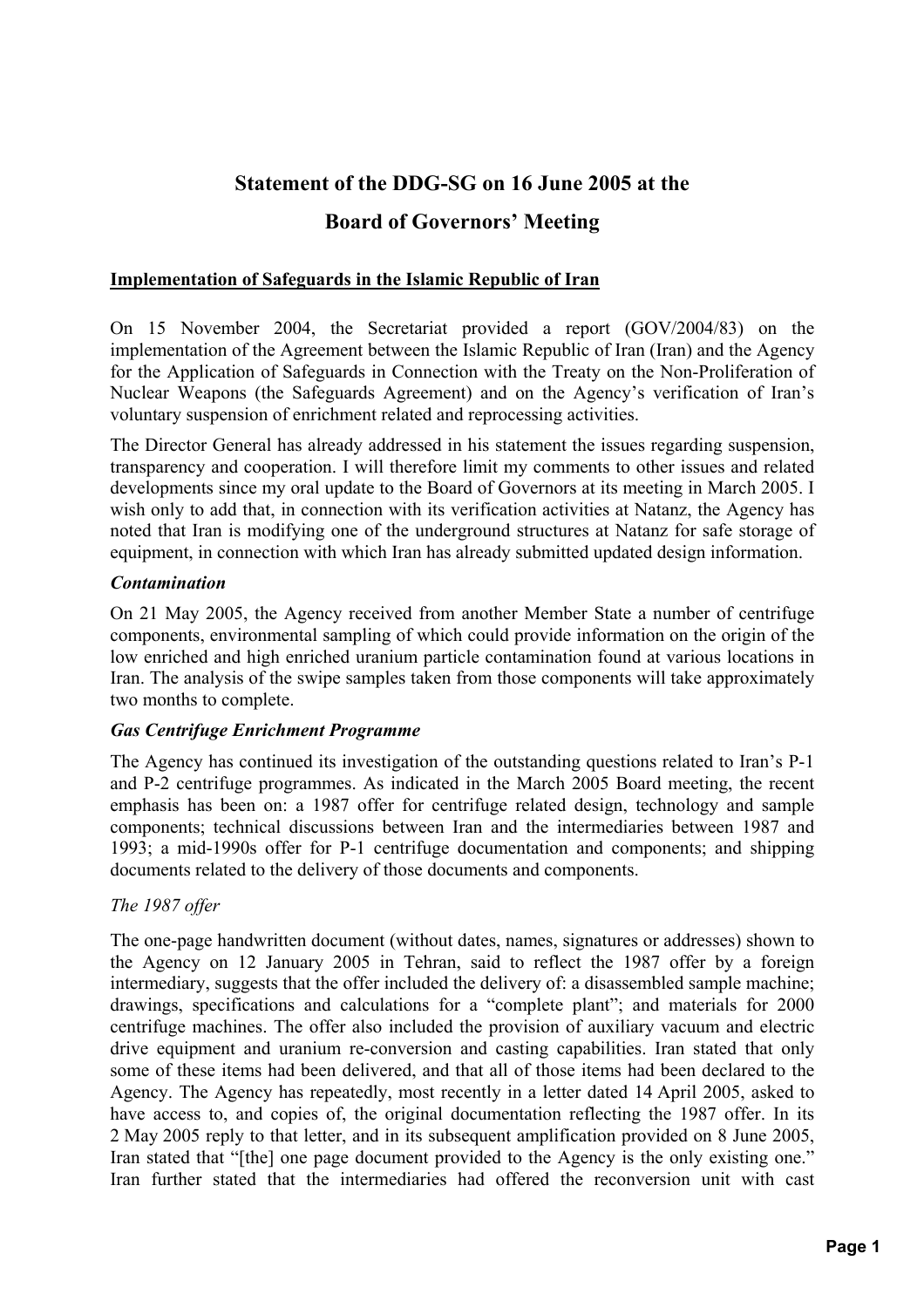equipment on their own initiative and that, as the Atomic Energy Organization of Iran (AEOI) had not requested it, the AEOI had not received it.

#### *Events between 1987 and 1993*

Among other issues, the Agency still needs to understand what contacts took place during the period 1987 through 1993 between Iran and the intermediaries and why similar design documents on P-1 centrifuges were delivered again in connection with the new offer made around 1994. This is important for establishing the chronology and sequence of events associated with the development of Iran's enrichment programme, in particular with a view to ensuring that there has been no other development or acquisition of enrichment design, technology or components by Iran. In its communication received on 8 June 2005, Iran stated that, apart from the meetings and discussions about which Iran had already informed the Agency, no other discussions on centrifuge enrichment took place.

#### *The mid-1990s offer*

In a letter dated 17 January 2005, and again in a letter dated 6 April 2005, Iran informed the Agency that no written documentation relevant to the offer made in 1994 initially to an Iranian company unrelated to the AEOI for the delivery of P-1 centrifuge documentation, and for components for 500 centrifuges, was available to the Agency.

As reported in November 2004 (GOV/2004/83), Iran has stated that no work was carried out on the P-2 design (or any centrifuge design other than the P-1 design) prior to 2002. The reasons given by Iran for the apparent gap between 1994/1995 (when the P-2 design was said to have been received) and 2002, and the evidence provided to date in support thereof, do not yet provide sufficient assurance that no related activities were carried out during that period. The Agency continues to investigate this matter and has asked Iran to search further for supporting information and documentation.

#### *Shipping documents*

The Agency has sought from Iran access to documentation which supports Iran's declarations concerning the number of shipments of enrichment related equipment received by Iran, and the specific contents of those shipments. This is essential for verifying the completeness of Iran's declarations concerning such equipment. Under cover of a letter transmitted to the Agency on 17 January 2005, Iran provided copies of a number of shipping documents said to have been related to "2 consignments in 1994 and 1995", which dates deviate from information provided earlier by Iran, in particular in the case of the new bellows that were previously said to have been supplied in 1997. In a letter dated 14 April 2005, the Agency asked Iran for permission to review the original folder of the 1994 shipping documents and to be provided with supporting documents reflecting the content of the shipments made in the 1994 consignments. In its response dated 2 May 2005, Iran stated that the new bellows had been shipped in a consignment which had taken place in 1995. Iran also noted that a copy of shipping documents had been provided to the Agency in January 2005 and that those documents indicated "exact shipping dates as well as custom clearance dates." In its amplification provided on 8 June 2005, Iran reiterated that "[the] only existing shipping documents are those already submitted to the Agency" and that "considering the nature of the items and the deal no detail specification of the items in the containers exist."

From those shipping documents, it appears that the first deliveries of the P-1 components started in January 1994, i.e. before the first meeting (previously said to have taken place in October 1994) of the AEOI representative with the intermediary. In response to the Agency's